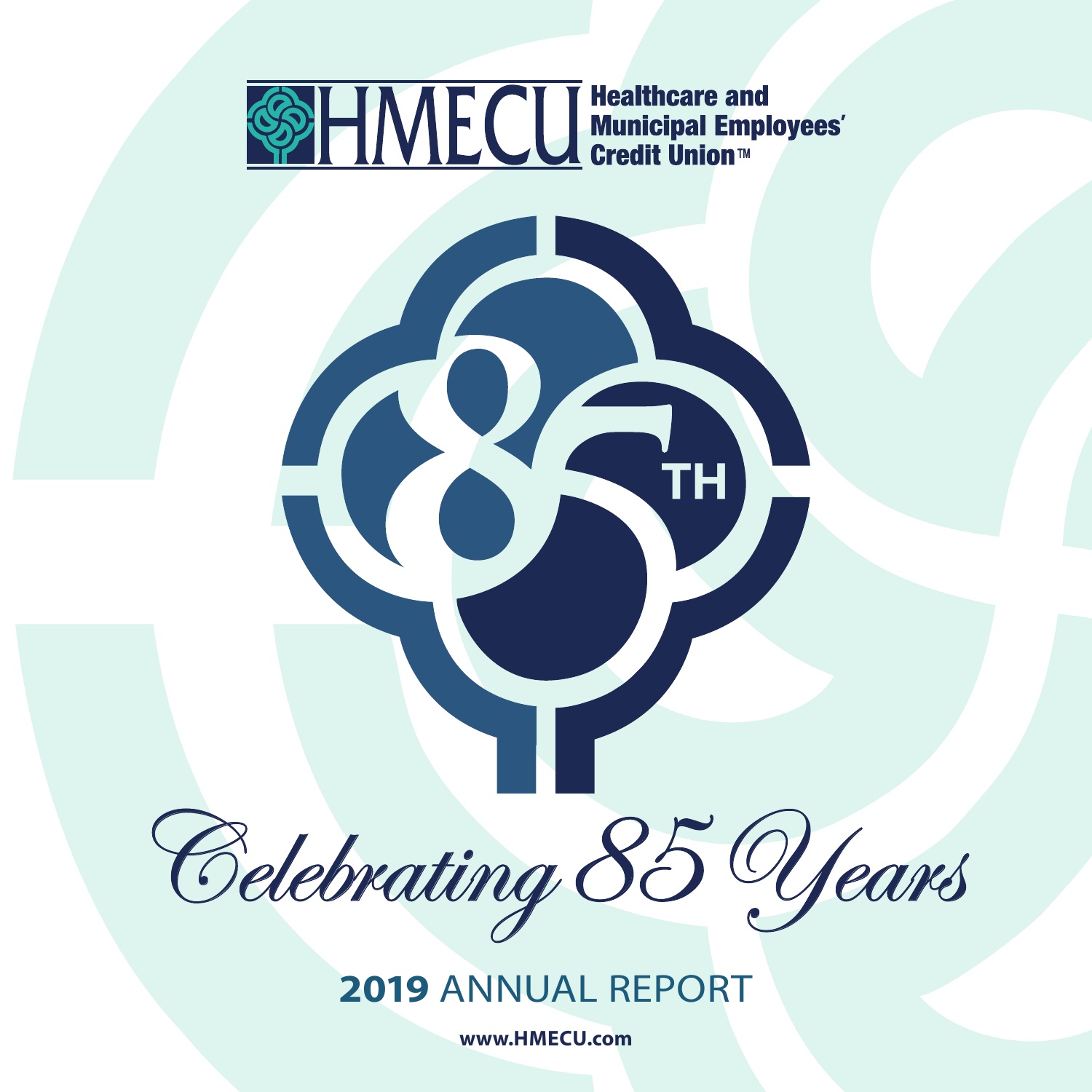## **JUNE 10TH, 2020 - AGENDA**

• Greetings/Introductions

#### **Business Meeting Agenda**

- Call to Order and Registration Report
- Adoption of the Agenda
- Minutes of the Eighty-Fourth Annual Meeting
- Business Arising from the Minutes
- Report to the Members
- By-law Amendments
- Election of Officers\*
- Report on the Financial Statements
- Report of the Loans Officer
- Report of the Audit and Risk Committee (includes Auditors' Report and Appointment of Auditors)
- Report of the President & Chief Executive Officer
- New Business
- Adjournment

## **ANNUAL REPORT INDEX**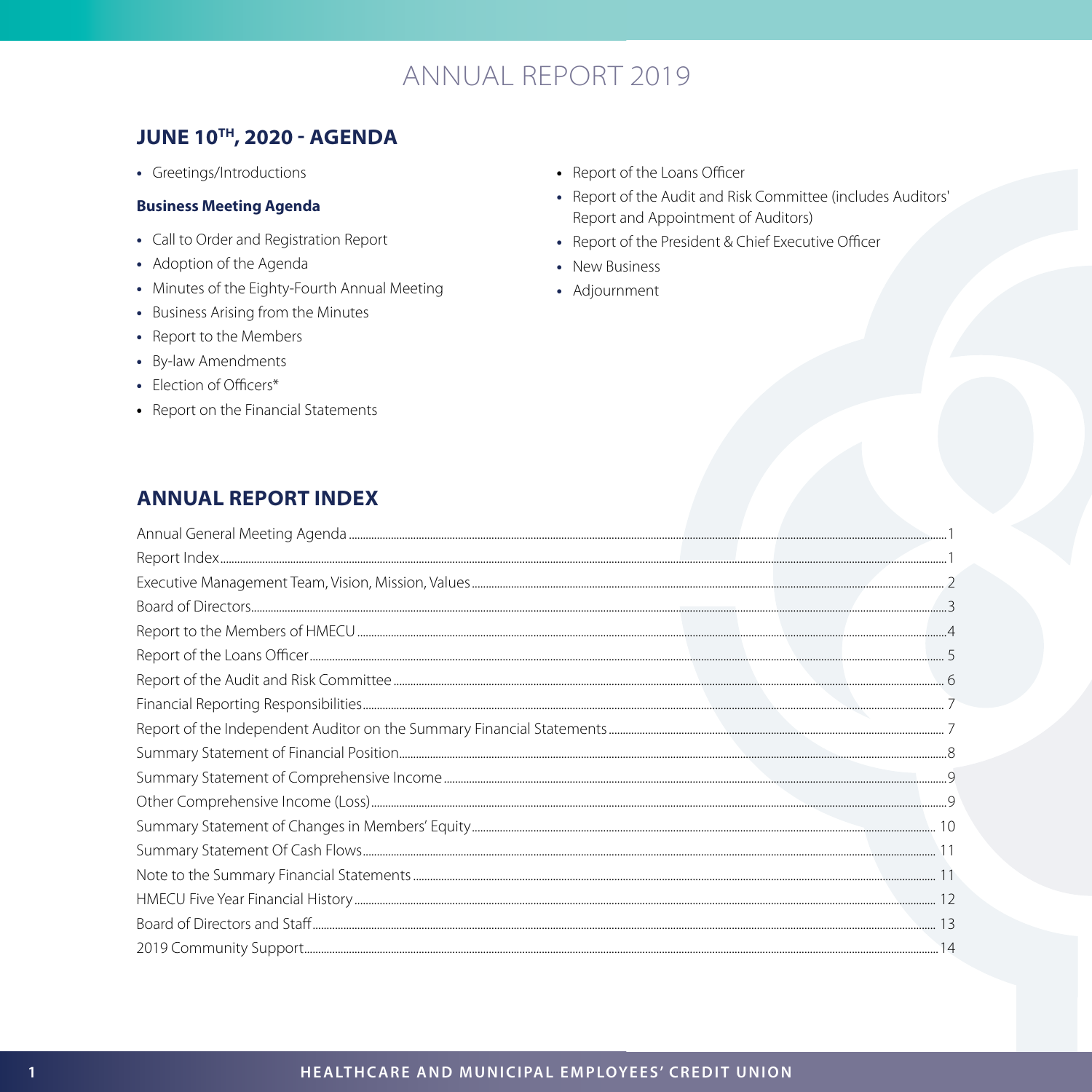#### **EXECUTIVE MANAGEMENT TEAM**



**Lew Figol MBA, MA** President & Chief Executive Officer



**Jason Moran MBA, C. Mgr** Chief Operating Officer

## **OUR VISION**

**The place to belong; the place to bank.**

## **OUR VALUES**

**Co-operative** We believe in the promotion and realization of internationally accepted co-operative principles.

**Family** We believe our credit union is a family: members, staff and volunteers.

**Member for Life** We believe in lifelong relationships with our members.

**Focusing on the Member** We believe that each member is a valued individual and will be treated with respect.



**Greg Weber CA, CPA, MBA** Chief Financial Officer



**Margaret Bayr** Vice President, Lending Services

#### **OUR MISSION**

**To provide the best care of our members' financial needs.**

**Inspiring Culture** We believe in an inspiring culture that values and respects our people and their contributions.

**Integrity and Stewardship** We believe in long term financial stability, being accountable and acting ethically in all that we do.

**Collaboration** We believe in partnering and collaborating within our member and credit union communities.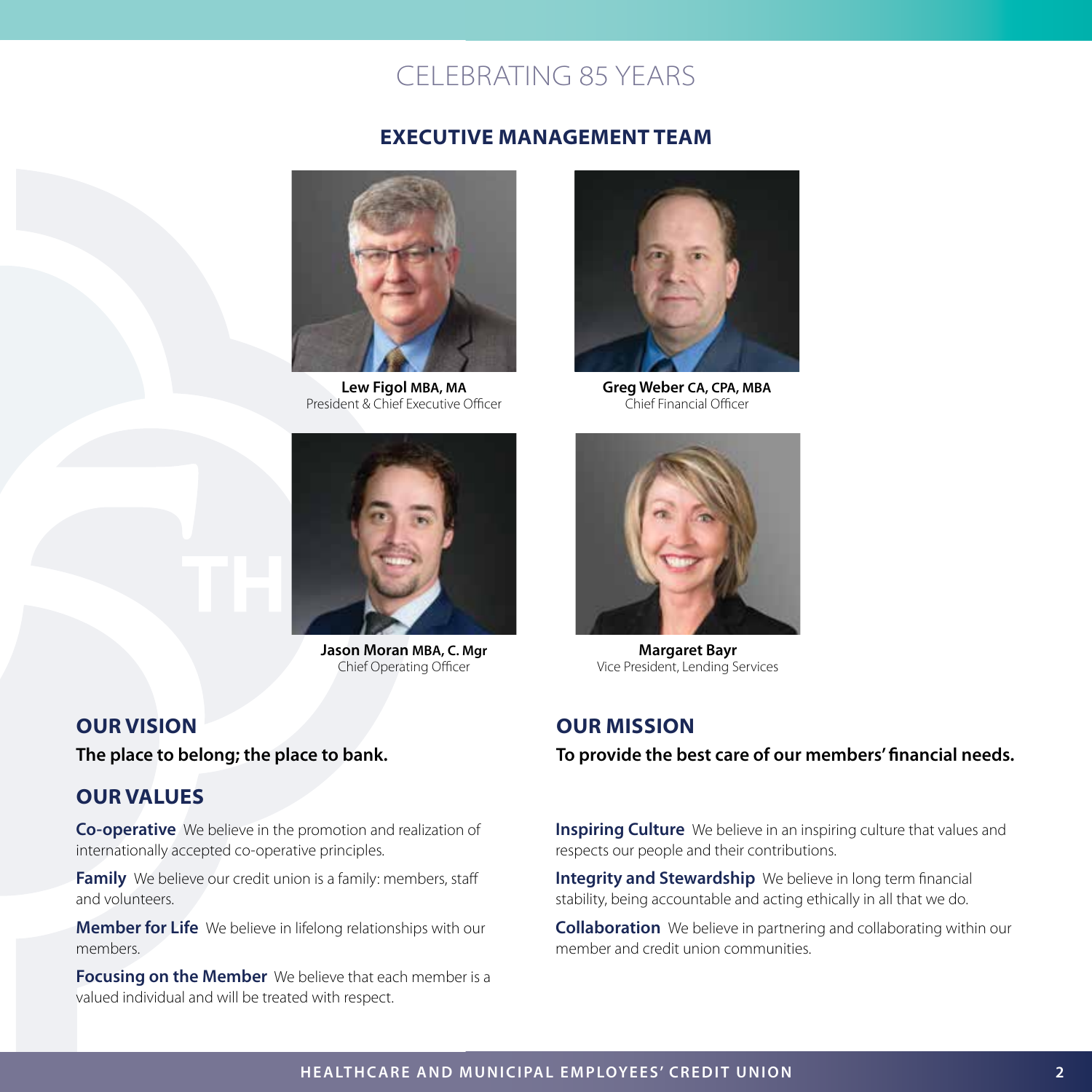## **BOARD OF DIRECTORS**





**Vince Paglia** - Vice Chair **James Cardwell** - Chair **Ross Holland** - Chair **Ross Holland** - Secretary





**Juanita Gledhill** - Director **Case Access Contracts Oscar Husslage** - Director







**Andrew Leal** - Director **Michael Webber** - Director **Lori Muzak-McComb** - Director



**Paul Lahaie** - Director

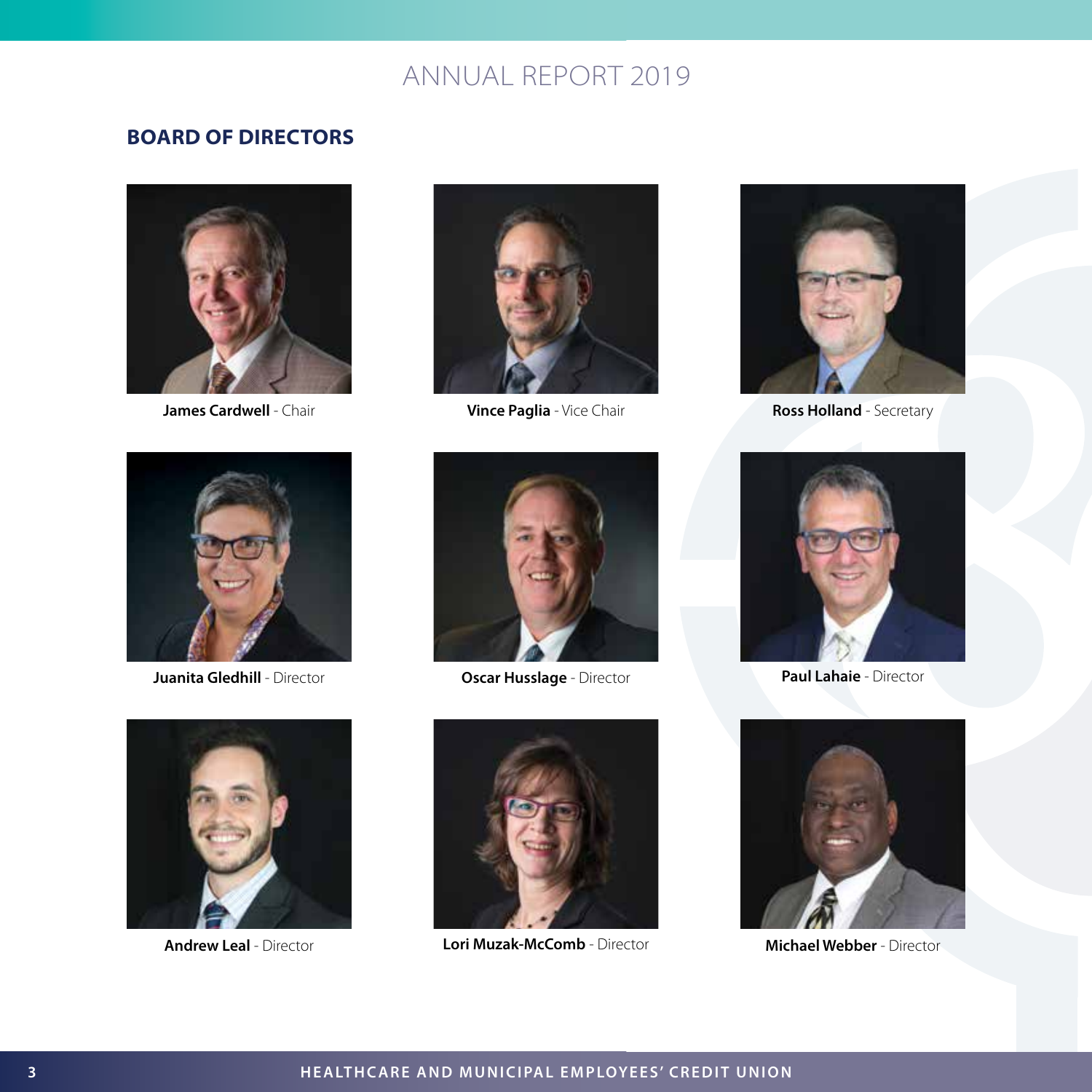#### **REPORT TO THE MEMBERS OF HMECU**

On behalf of the Board of Directors of Healthcare and Municipal Employees' Credit Union, I am pleased to report to our members on the past year of operations. This evening marks our credit union's 85th Annual General Meeting.

In the year ended December 31, 2019 your credit union realized asset growth of 2.6% with total assets in excess of \$224.3 Million. Loans to members increased by 0.47% and member deposits increased by 2.3% for the year. The slower controlled growth of the credit union was deliberate as the credit union looked to increase its capital position, which increased from 5.4% to 5.5% of assets. Mutual funds under administration, not included in assets on the balance sheet, were in excess of \$70 Million.

This past year also marked strong, positive operating results, which resulted in a net income of \$580,800 for the fiscal year, which exceeded the approved budgeted net income for 2019. This profit comes as a result of a tremendous amount of hard work by the management and staff of the credit union. The strong 2019 operating results were primarily the result of stronger margins, lower data processing, administration and insurance fees. The lack of changes by the Bank of Canada to their policy interest rates allowed the credit union to better align its assets and liabilities to improve our financial margins. The credit union's undivided earnings representing many years of cumulative income was \$11,549,696 as at December 31, 2019.

HMECU's management and the external auditors will provide you with more details about our financial performance for the year ended 2019 in their respective reports later in the program.

The financial environment is changing ever so quickly. In demonstrating our commitment to HMECU's success, management and staff are constantly working to develop new products and services that serve our membership's needs and innovative methods on how they will be delivered. In doing so, this will ensure that we stay ahead of the curve and continue on a successful, profitable and sustainable path.

The Board of Directors are currently planning for a strategic plan review for May/June this year. Strategic planning is critical to the long-term success of any organization. It is an exercise to identify the changing needs of the members, where as an organization we want to go and how we plan on getting there. The strategic planning process helps to invigorate and strengthen the organization by focusing on longer term objectives and renewing the sense of purpose and commitment among Directors and staff. I am pleased to report to you that this past year has seen the transition to our new CEO, Lew Figol, to this position. The new CEO has adapted to our environment and quickly delivered on the Board's direction. We thank Lew for the extra time and effort he put in to make this possible.

The Board of Directors continues to place considerable effort into governance practices and the constantly changing regulatory requirements that go with it.

The knowledge, experience and skills of each Director, and the Board as a whole, are important elements in the success and viability of the credit union. Continuing education is provided to Directors on an on-going basis. Our Board of Directors has enrolled in the training "Board 360". This is a regulatory recognized training program that we will use as a governance and training tool. In 2019, collectively, your Board has completed over 180 courses and webinars in this program. Properly informed and educated Directors support the Board's objective to provide strategic value, risk management and oversight to the CEO and Executive Management team.

Before closing my report, I would like to acknowledge our employer groups. Most of our members, as you know, either work in or are retired from the healthcare and municipal government sectors. Our credit union exists today because of the strong support we receive from the leadership of these organizations. They are supporters of the co-operative financial services we offer their staff and members and we are grateful for their continued support.

We are very proud of our past accomplishments and successes and are committed to providing the highest standard of service and products to our members. We believe your credit union has a bright future providing services to our member groups.

On behalf of the Board, I want to thank our President and CEO, his Executive Management team and all our employees for their dedication and hard work. It is through their extraordinary efforts that HMECU continues to truly make good things happen for our credit union and especially our members.

Thank You.

Juns W Pardad!

**James Cardwell Board Chair**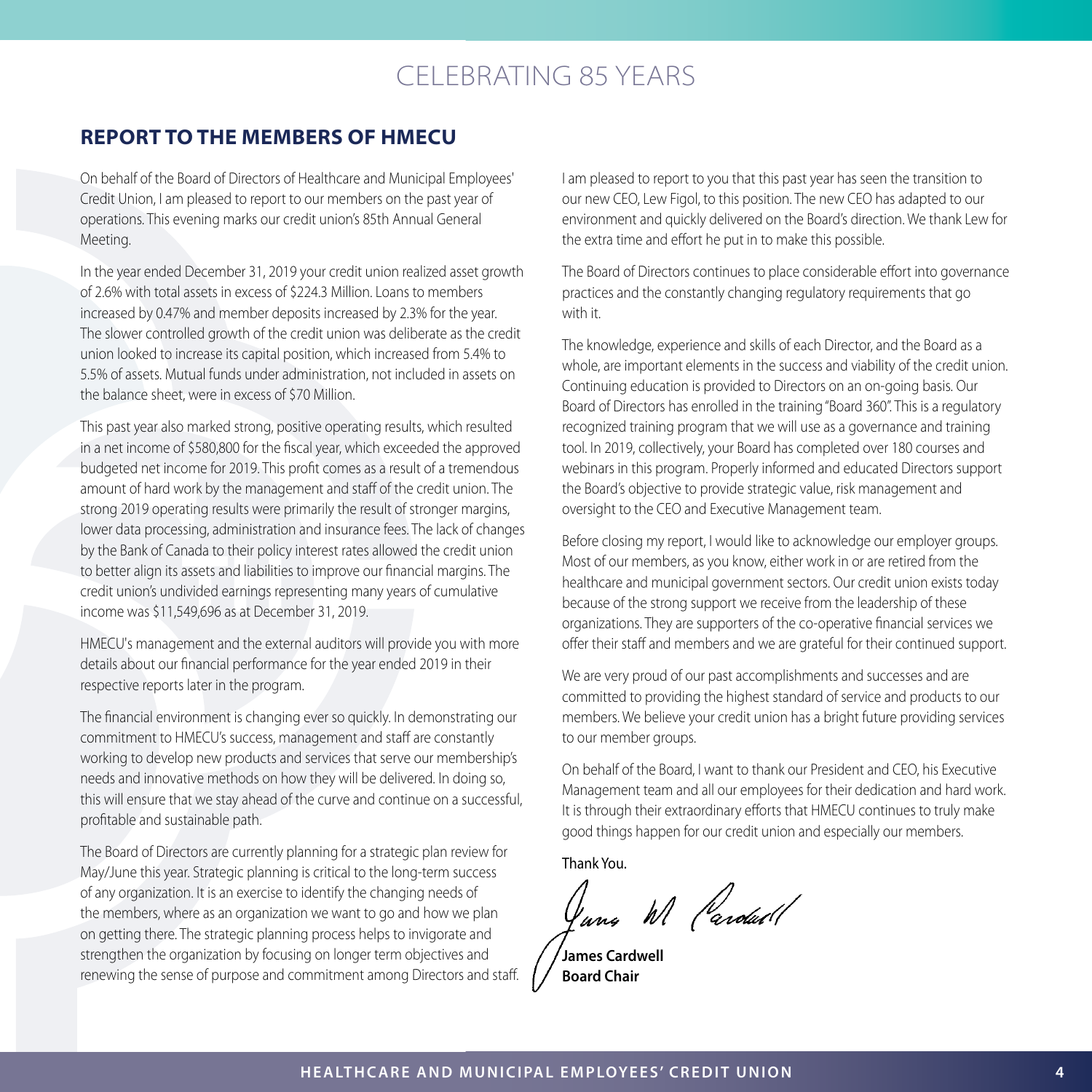## **REPORT OF THE LOANS OFFICER**

| December 31, 2019                                       | 2019          | 2018               |
|---------------------------------------------------------|---------------|--------------------|
| <b>Outstandings:</b>                                    |               |                    |
| Residential Mortgages                                   | \$127,257,676 | 129,331,575<br>\$. |
| MeritLines                                              | 51,632,152    | 50,806,006         |
| Personal Loans                                          | 8,641,875     | 9,695,378          |
| Lines of Credit                                         | 3,008,008     | 3,172,363          |
| Commercial Loans                                        | 387,319       | $\Omega$           |
| Commercial Syndication Loans                            | 6,430,300     | 3,370,975          |
| <b>Authorized Limits Approved:</b>                      |               |                    |
| MeritLines                                              | 10,479,735    | 29,384,065         |
| Lines of Credit                                         | 352,100       | 596,975            |
| Mortgages:                                              |               |                    |
| Applications                                            | 58            | 51                 |
| Declined                                                | 2             | ∩                  |
| Disbursements                                           | 14,821,346    | 15,145,239         |
| <b>Personal Loans:</b>                                  |               |                    |
| Applications                                            | 210           | 478                |
| Declined                                                | 10            | 10                 |
| Disbursements                                           | 3,165,251     | 4,752,385          |
| <b>Allowance For Impaired Loans:</b>                    |               |                    |
| Mortgages/Loans/Lines of Credit<br>in excess of 90 days | \$<br>226,603 | \$<br>217,984      |

In 2019, your credit union experienced a modest growth within our lending portfolios. Commercial syndication loans grew by \$3,059,325, or 190% while personal loans, lines of credit, and mortgages decreased by \$2,078,292 or 1% collectively.

As of December 31, 2019, the credit union's allowance for doubtful loans was \$226,603. This amount represents 0.1% of our total outstanding loans and mortgages and is well below industry standards.

Your credit department remains committed to providing exceptional member service and assisting our members achieve financial wellness.

Respectfully submitted,

**Jason Moran, Chief Operations Officer for Margaret Bayr, Vice President, Lending Services**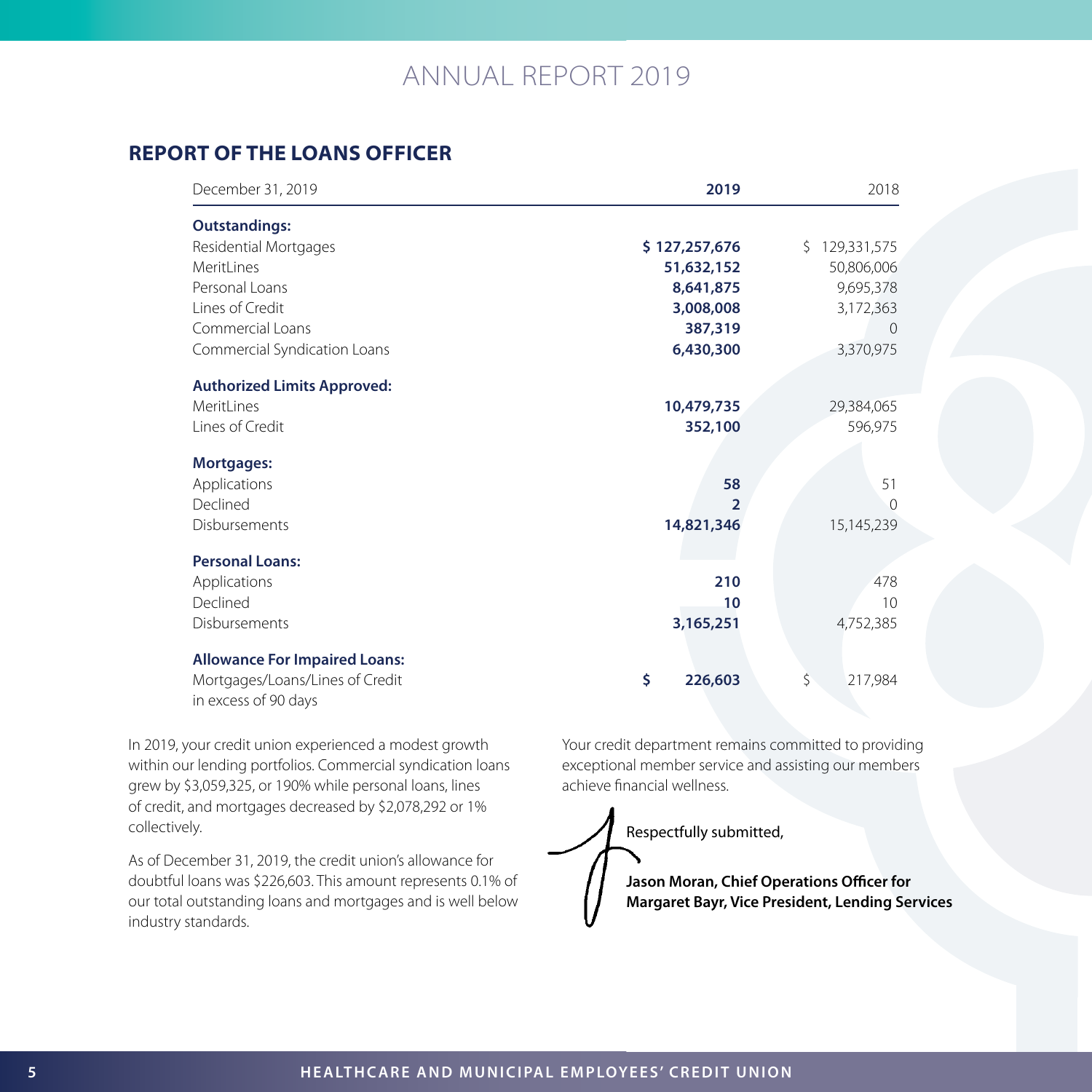## **REPORT OF THE AUDIT AND RISK COMMITTEE**

The Audit and Risk Committee has received and reviewed the Audited Financial Statements for the year ending December 31, 2019 from our auditors, Millards, Rouse and Rosebrugh LLP, Chartered Professional Accountants. Once again our auditors have expressed an opinion that the financial statements present fairly the financial position and results from operations of the credit union and are free of material misstatement. In addition, the auditors, through their Management Letters, have indicated that their examination has not raised any significant concerns with our procedures or internal controls.

The Audit and Risk Committee is pleased to report that we have met the directives of the Credit Unions and Caisses Populaires Act and the Regulations. The Committee held 8 meetings during 2019 and has undertaken the following significant activities:

- Reviewed and made recommendations to the Board of Directors regarding the annual external audit engagement letter, scope and plan of the audit and the audit management letters.
- Oversaw the internal audit function by reviewing reports from the internal auditor and evaluating the effectiveness of the internal audit functions.
- Reviewed the reports of the deposit insurer (FSRA) and ensured implementation of recommendations.
- Continued to ensure the implementation of the recommendations made by the external auditors and FINTRAC of the Credit Union's Anti Money Laundering and Terrorist Financing policies and procedures.
- Continued to focus and educate ourselves on Enterprise Risk Management (ERM). We reviewed and monitored the ERM Committee quarterly reports to ensure compliance with approved tolerance and risk appetite levels as well as compliance to Board policy.
- Reviewed the Disaster Recovery and Business Continuity Plan and ensured continued testing of same.
- Monitored the adherence of Directors, Officers and Employees with the credit union's policies and code of conduct.

The Audit and Risk Committee is satisfied that the credit union's procedures, policies and internal controls are sufficient and continue to protect the operations of the credit union.

Thank you to the staff and management for their support and co-operation during this past year.

#### Respectively submitted,

**Oscar Husslage, Chair Juanita Gledhill, Vice-Chair Paul Lahaie, Director Andrew Leal, Director**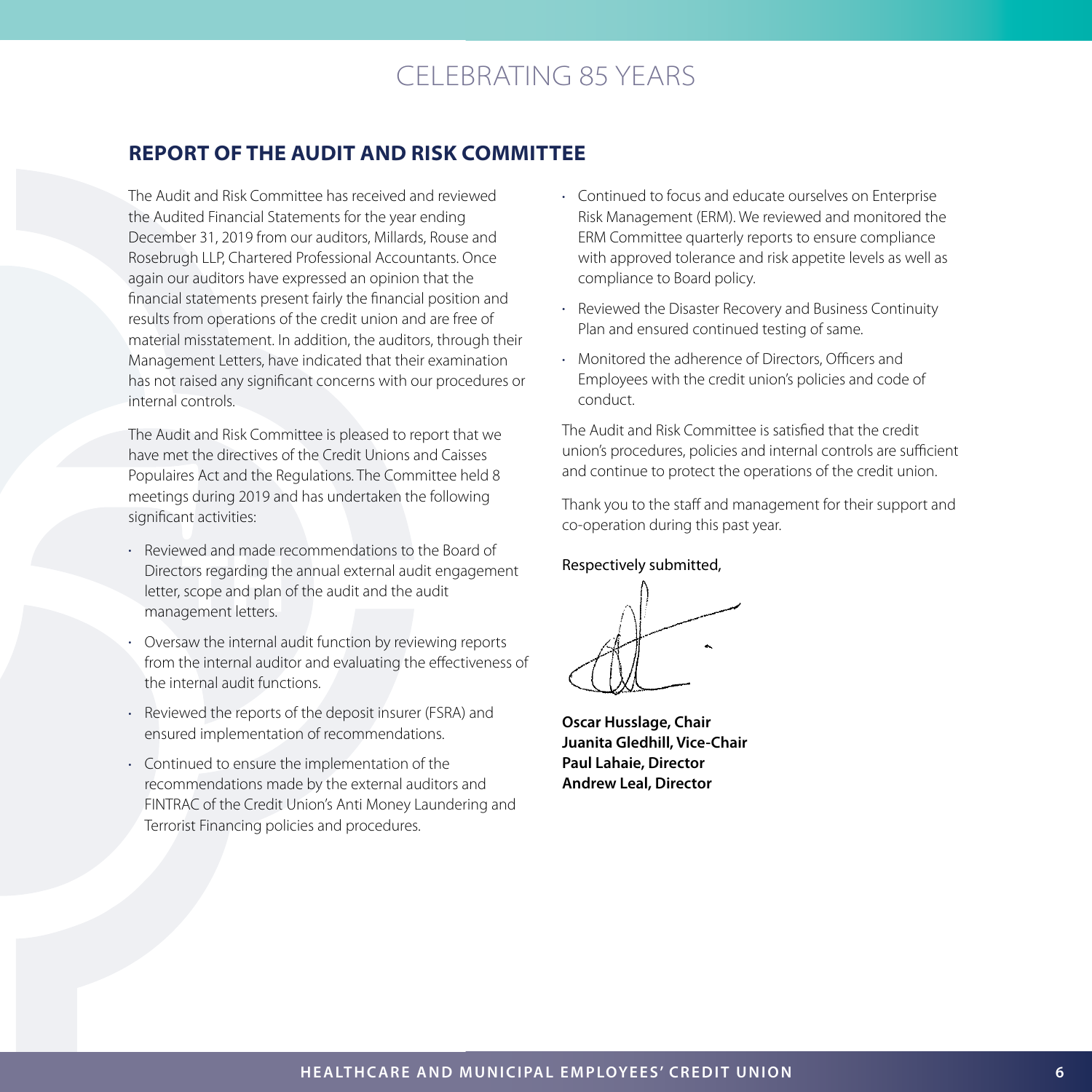## **FINANCIAL REPORTING RESPONSIBILITIES**

**The financial information contained in this report is a condensed version of the financial statements. The detailed financial statements are available to our members upon request at the AGM or at any of our branches.**

Management is responsible for the preparation, presentation and consistency of the accompanying financial statements and other information contained in this Annual Report.

The financial statements have been prepared in accordance with International Financial Reporting Standards and have been audited by the firm of Millard, Rouse and Rosebrugh LLP, Chartered Professional Accountants. These auditors, appointed by the members, audit our financial statements in accordance with Canadian generally accepted auditing standards. The auditors have free and independent access to the Audit and Risk Committee and meet with the Committee and Management to consider matters relating to financial statement presentation, internal controls and audit procedures.

Management maintains the necessary system of internal controls to provide reasonable assurance that transactions are authorized, assets safeguarded and proper records maintained.

This system of internal controls provides reasonable assurance that financial records are reliable and are a proper basis for preparation of the financial statements. The Audit and Risk Committee and the Board of Directors, in carrying out their responsibility, have reviewed and approved the financial statements.

The Audit and Risk Committee of the Board of Directors meets at least quarterly with management to review matters relating to the quality of financial reporting and internal accounting controls and the nature, extent and results of the audits. In addition, this Committee recommends the appointment of external auditors.

The Board of Directors oversees management's performance of its financial reporting responsibilities and meets regularly to approve the financial statements and other financial information.

The Financial Services Regulatory Authority of Ontario (FSRA) (formerly the Deposit Insurance Corporation of Ontario (DICO)) conducts a periodic examination and inquiry into the affairs of the Credit Union to ensure compliance with FSRA and the Credit Union by-laws and the provisions of the Credit Unions and Caisses Populaires Act, 1994 under which the Credit Union is chartered and regulated.

**Greg Weber CA, CPA, MBA Chief Financial Officer** 



#### **To the Members of Healthcare & Municipal Employees' Credit Union**

#### **Opinion**

The summary financial statements, which comprise the summary statement of financial position as at December 31, 2019, the summary statement of comprehensive income, summary statement of changes in members' equity for the year then ended, and related notes, are derived from the audited financial statements of Healthcare & Municipal Employees' Credit Union for the year ended December 31, 2019.

In our opinion, the accompanying summary financial statements are a fair summary of the audited financial statements, in accordance with management's criteria, described in Note 1.

#### **Summary Financial Statements**

The summary financial statements do not contain all the disclosures required by International Financial Reporting Standards. Reading the summary financial statements and the auditor's report thereon, therefore, is not a substitute for reading the audited financial statements and the auditor's report thereon.

#### **The Audited Financial Statements and Our Report Thereon**

We expressed an unmodified audit opinion on the audited financial statements in our report dated February 18, 2020.

#### **Management's Responsibility for the Summary Financial Statements**

Management is responsible for the preparation of the summary financial statements on the basis described in Note 1.

#### **Auditor's Responsibility**

Our responsibility is to express an opinion on whether the summary financial statements are a fair summary of the audited financial statements based on our procedures, which were conducted in accordance with Canadian Auditing Standard (CAS) 810, *Engagements to Report on Summary Financial Statements.*

Willard, heuse & hosebrygh LLP

**Millard, Rouse & Rosebrugh LLP** CHARTERED PROFESSIONAL ACCOUNTANTS February 18, 2020 Licensed Public Accountants and a state of the Brantford, Ontario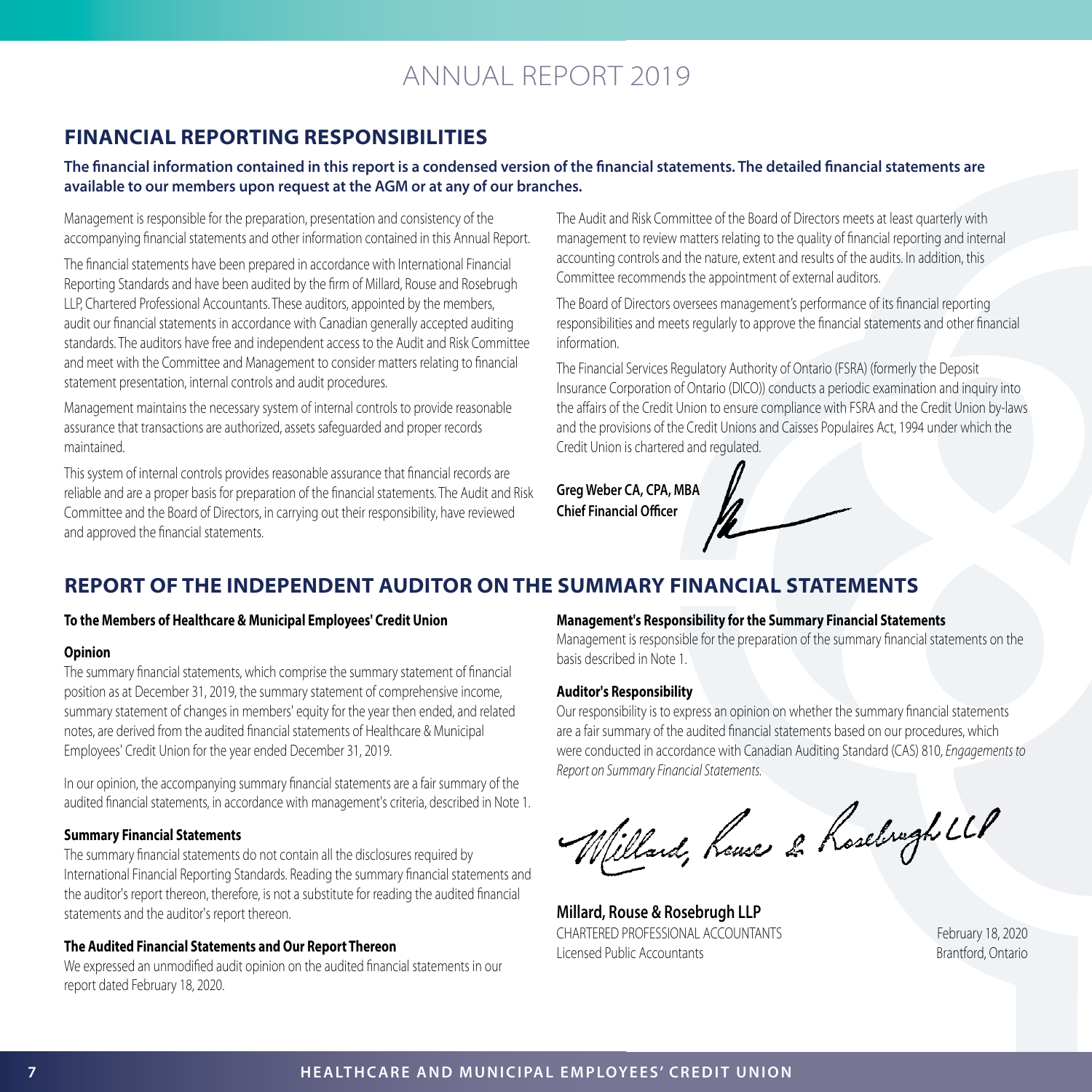## **SUMMARY STATEMENT OF FINANCIAL POSITION**

| As at December 31                      | 2019        | 2018        |
|----------------------------------------|-------------|-------------|
| <b>ASSETS</b>                          |             |             |
| <b>Current Assets</b>                  | 5,769,515   | 3,836,629   |
| Loans to Members                       | 197,372,932 | 196,396,895 |
| Investments                            | 18,996,138  | 16,243,988  |
| Property, Plant and Equipment          | 1,765,158   | 1,961,239   |
| Intangible Assets                      | 134,654     | 188,961     |
| Right of Use for Leased Assets         | 406,957     |             |
| <b>Future Income Taxes</b>             | 14,340      | 2,690       |
|                                        | 224,459,694 | 218,630,402 |
| <b>LIABILITIES</b>                     |             |             |
| <b>Current Liabilities</b>             | 2,169,481   | 1,520,341   |
| Members' Deposits and Share Capital    | 210,811,081 | 206,152,125 |
|                                        | 212,980,562 | 207,672,466 |
| <b>MEMBERS' EQUITY</b>                 |             |             |
| Undivided Earnings                     | 11,549,696  | 10,968,896  |
| Accumulated Other Comprehensive Income | (70, 564)   | (10,960)    |
|                                        | 11,479,132  | 10,957,936  |
|                                        | 224,459,694 | 218,630,402 |

*See accompanying note*

Jung W Pardud 1

**James Cardwell, Board Chair Ross Holland, Secretary Ross Holland, Secretary**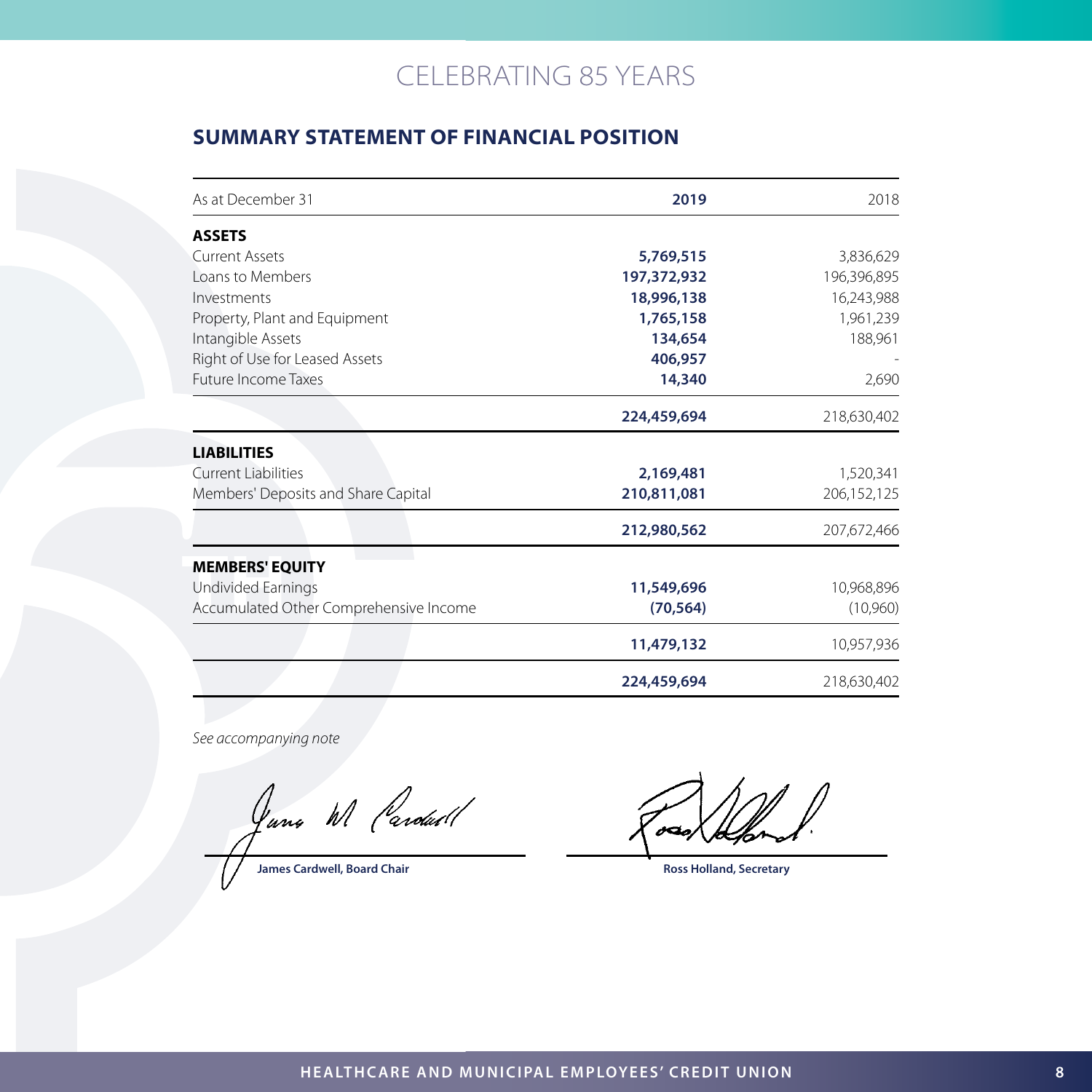## **SUMMARY STATEMENT OF COMPREHENSIVE INCOME**

| For the year ended December 31          | 2019      | 2018      |
|-----------------------------------------|-----------|-----------|
| <b>Interest Revenue</b>                 | 8,162,905 | 7,323,935 |
| <b>Interest Expense</b>                 | 2,794,897 | 2,149,622 |
| <b>Interest Margin</b>                  | 5,368,008 | 5,174,313 |
| Other Income                            | 1,954,120 | 2,005,755 |
| <b>Income Before Operating Expenses</b> | 7,322,128 | 7,180,068 |
| <b>Operating Expenses</b>               |           |           |
| <b>Employee Salaries and Benefits</b>   | 3,980,355 | 3,555,620 |
| Other Operating Expenses                | 2,664,617 | 2,831,231 |
|                                         | 6,644,972 | 6,386,851 |
| <b>Operating Income</b>                 | 677,156   | 793,217   |
| Current and Future Income Taxes         | 96,356    | 154,294   |
| <b>Net Income</b>                       | 580,800   | 638,923   |

## **OTHER COMPREHENSIVE INCOME (LOSS)**

| Comprehensive Income for the Year                                                                               | 521,196           | 627.963           |
|-----------------------------------------------------------------------------------------------------------------|-------------------|-------------------|
| Other comprehensive income (loss) for the year                                                                  | (59,604)          | (10.960)          |
| Change in unrealized gains (loss) on derivative<br>Tax effect of change in unrealized gains on cash flow hedges | (68,906)<br>9,302 | (12,671)<br>1.711 |

*See accompanying note*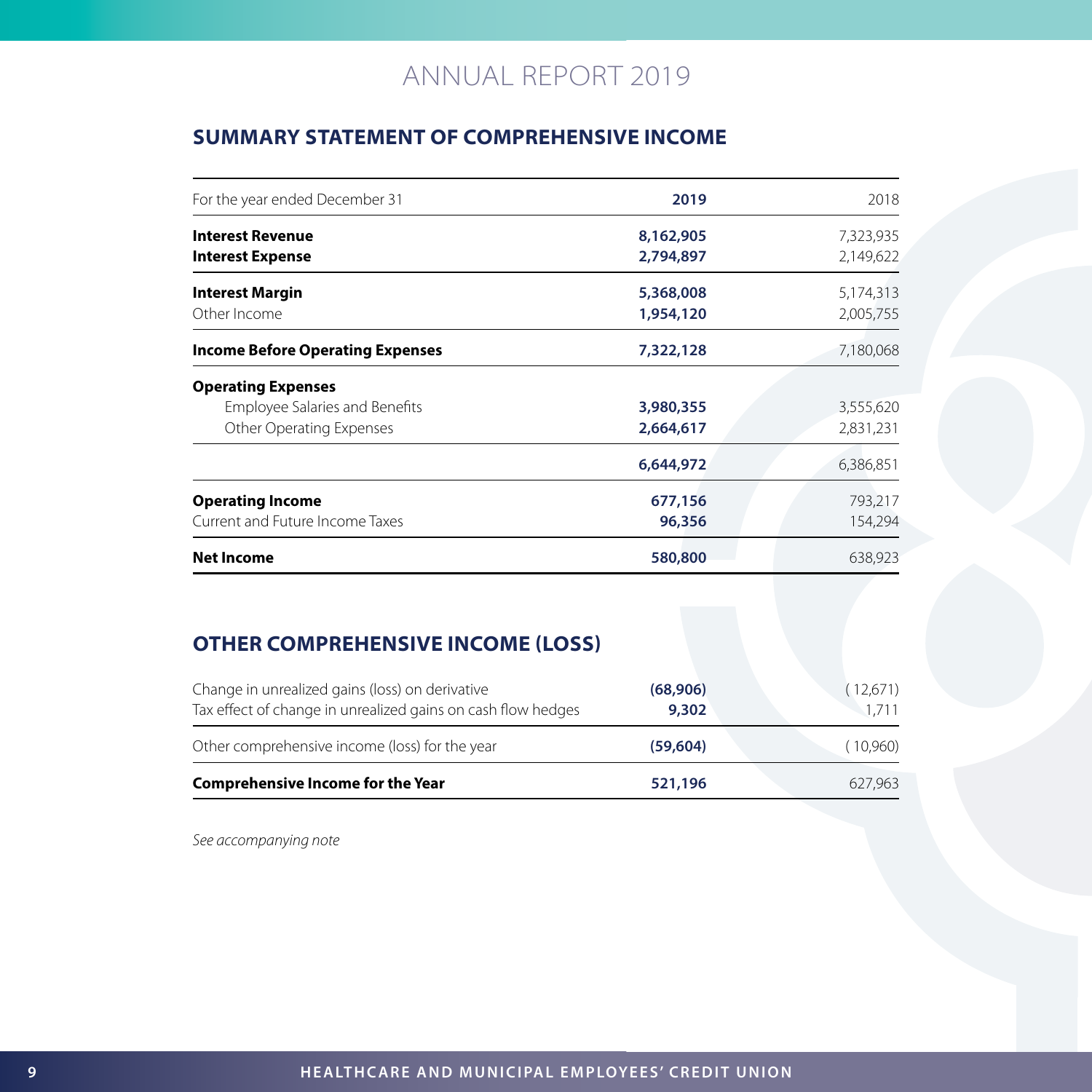## **SUMMARY STATEMENT OF CHANGES IN MEMBERS' EQUITY**

|                                       | <b>Accumulated Other</b><br><b>Comprehensive Income</b><br><b>Cash Flow Hedges</b> | <b>Undivided</b><br><b>Earnings</b> | Total      |
|---------------------------------------|------------------------------------------------------------------------------------|-------------------------------------|------------|
| <b>Balance at January 1, 2018</b>     |                                                                                    | 10,329,973                          | 10,329,973 |
| Net Income                            |                                                                                    | 638.923                             | 638,923    |
| Change in unrealized gains / (losses) |                                                                                    |                                     |            |
| on cash flow hedges                   | (10,960)                                                                           |                                     | (10,960)   |
| <b>Balance at December 31, 2018</b>   | (10,960)                                                                           | 10,968,896                          | 10,957,936 |
| Net Income                            |                                                                                    | 580,800                             | 580,800    |
| Change in unrealized gains / (losses) |                                                                                    |                                     |            |
| on cash flow hedges                   | (59,604)                                                                           |                                     | (59,604)   |
| <b>Balance at December 31, 2019</b>   | (70, 564)                                                                          | 11.549.696                          | 11,479,132 |

*See accompanying note*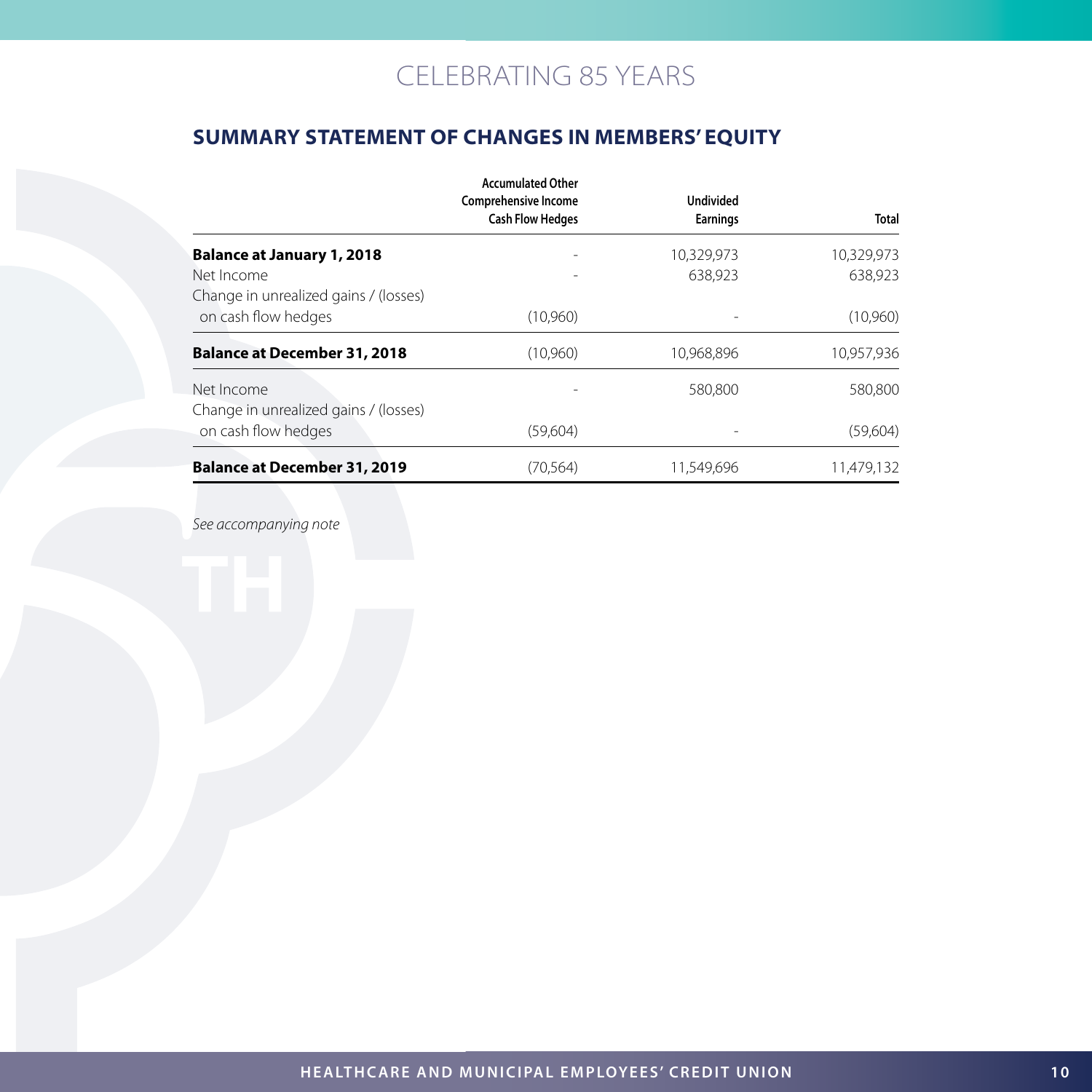## **SUMMARY STATEMENT OF CASH FLOWS**

| For the year ended December 31              | 2019        | 2018           |
|---------------------------------------------|-------------|----------------|
| <b>Cash flows from operating activities</b> |             |                |
| Net income                                  | 580,800     | 638,923        |
| Non-cash operating activity adjustments     | 517,332     | 379,954        |
|                                             | 1,098,132   | 1,018,877      |
| <b>Cash flows from financing activities</b> |             |                |
| Term Ioan                                   |             | (8,000,000)    |
| Member deposits and share capital           | 4,593,581   | 23,639,292     |
| Lease obligations                           | (260, 575)  |                |
|                                             | 4,333,006   | 15,639,292     |
| <b>Cash flows from investing activities</b> |             |                |
| Purchase of property, plant and equipment   | (17, 248)   | (85,024)       |
| Loans and mortgages to members              | (972, 415)  | (17, 110, 945) |
| Investments                                 | (2,628,612) | (2,688,401)    |
|                                             | (3,618,275) | (19,884,370)   |
| Net decrease in cash and cash equivalents   | 1,812,863   | (3,226,201)    |
| <b>Opening cash and cash equivalents</b>    | 3,696,824   | 6,923,025      |
| <b>Closing cash and cash equivalents</b>    | 5,509,687   | 3.696.824      |

## **NOTE TO THE SUMMARY FINANCIAL STATEMENTS**

For the year ended December 31, 2019

#### **1. BASIS OF CRITERIA FOR PRESENTATION**

The summary financial statements are derived from the audited financial statements, prepared in accordance with International Financial Reporting Standards, as at December 31, 2019 and for the year then ended.

The preparation of these summary financial statements requires management to determine the information that needs to be reflected in them so that they are consistent in all material respects with, or represent a fair summary of, the audited financial statements.

Management prepared these summary financial statements using the following criteria:

a) The summary financial statements include a statement for each statement included in the audited financial statements;

- b) information in the summary financial statements agrees with the related information in the audited financial statements;
- c) major subtotals, totals and comparative information from the audited financial statements are included; and
- d) the summary financial statements contain the information from the audited financial statements dealing with matters having a pervasive or otherwise significant effect on the summarized financial statements.

The audited financial statements of Healthcare & Municipal Employees' Credit Union are available upon request by contacting the credit union.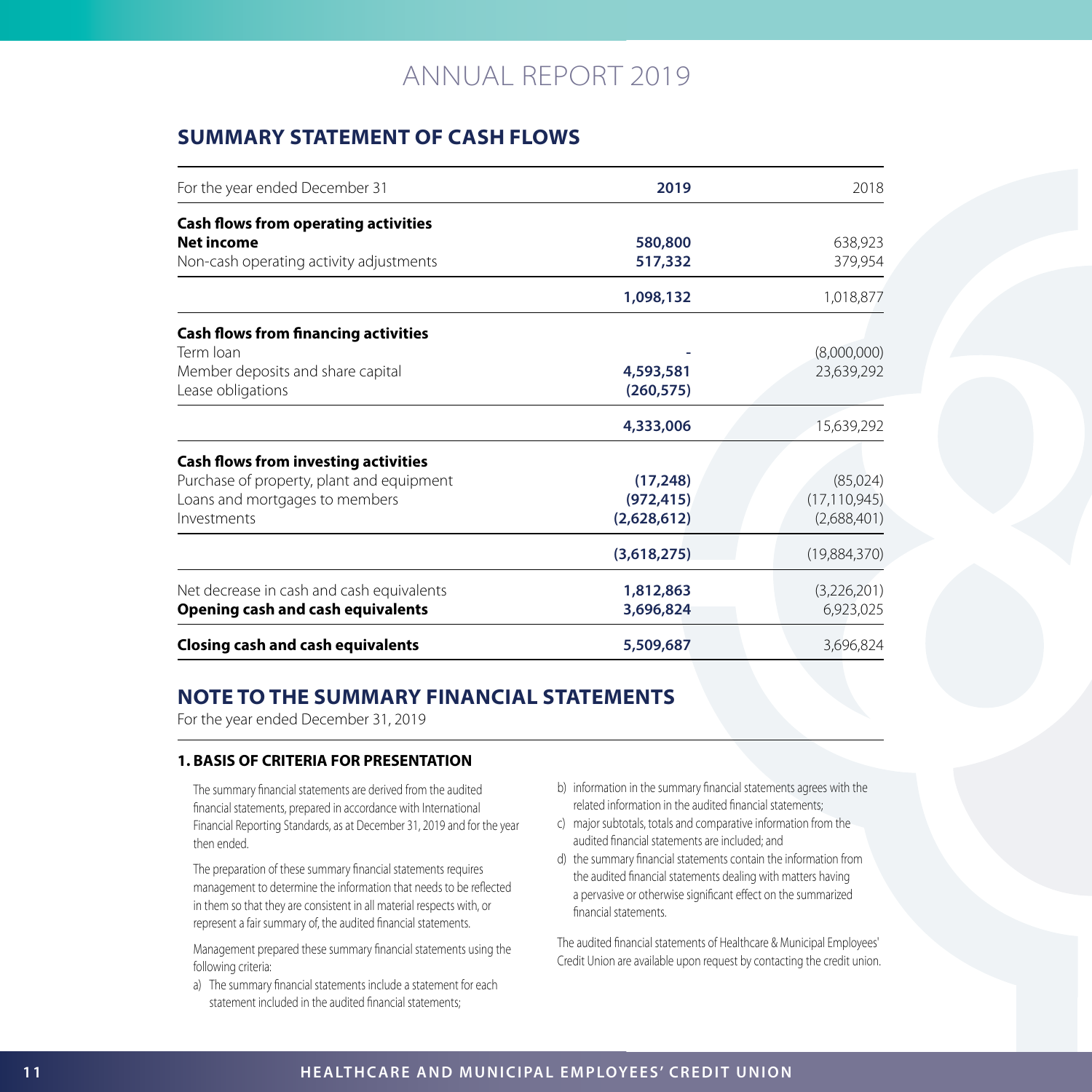## **HMECU FIVE YEAR FINANCIAL HISTORY**

|                                                                                                                                     |    | 2019                                                              |             | 2018                                                            |    | 2017                                                            |    | 2016                                                            |    | 2015                                                            |
|-------------------------------------------------------------------------------------------------------------------------------------|----|-------------------------------------------------------------------|-------------|-----------------------------------------------------------------|----|-----------------------------------------------------------------|----|-----------------------------------------------------------------|----|-----------------------------------------------------------------|
| Income Statement (Year ended December 31)                                                                                           |    |                                                                   |             |                                                                 |    |                                                                 |    |                                                                 |    |                                                                 |
| Interest Revenue<br>Interest and Dividend Expense                                                                                   | Ŝ. | 8,162,905<br>2,794,897                                            | Ŝ.          | 7,323,935<br>2,149,622                                          | \$ | 6,267,963<br>1,598,379                                          | Ŝ. | 6,131,192<br>1,569,253                                          | Ŝ. | 6,217,351<br>1,621,927                                          |
| Net Interest Margin<br>Other Income                                                                                                 |    | 5,368,008<br>1,954,120                                            |             | 5,174,313<br>2,005,755                                          |    | 4,669,584<br>1,880,574                                          |    | 4,561,939<br>1,867,777                                          |    | 4,595,424<br>1,892,619                                          |
| Total Income<br>Operating Expenses                                                                                                  |    | 7,322,128<br>6,644,972                                            |             | 7,180,068<br>6,386,851                                          |    | 6,550,158<br>6,889,486                                          |    | 6,429,716<br>6,103,759                                          |    | 6,488,043<br>6,187,639                                          |
| Income before Taxes<br>Income Taxes                                                                                                 |    | 677,156<br>96,356                                                 |             | 793,217<br>154,294                                              |    | (339, 328)<br>(50, 459)                                         |    | 325,957<br>43,661                                               |    | 300,404<br>45,400                                               |
| Net Income (Loss)                                                                                                                   | \$ | 580,800                                                           | \$          | 638,923                                                         | \$ | (288, 869)                                                      | \$ | 282,296                                                         | \$ | 255,004                                                         |
| <b>Statement of Financial Position (at December 31)</b>                                                                             |    |                                                                   |             |                                                                 |    |                                                                 |    |                                                                 |    |                                                                 |
| Personal Loans and Lines of Credit<br>Mortgages and Merit Lines<br>Syndicated Loans<br>Accrued Interest Receivable                  | Ŝ  | 11,423,280<br>178,889,829<br>6,817,619<br>242,204                 |             | 12,649,757<br>180,137,581<br>3,370,975<br>238,582               | Ŝ. | 15,261,017<br>161,355,879<br>2,420,556<br>172,232               | Ŝ. | 17,177,968<br>142,575,626<br>4,531,638<br>179,493               | Ŝ  | 17,444,775<br>126,280,906<br>5,871,758<br>211,725               |
| Loans and Mortgages to Members<br>Cash and Investments<br>Other Assets                                                              |    | 197,372,932<br>24,253,706<br>2,833,056                            |             | 196,396,895<br>19,779,028<br>2,454,479                          |    | 179,209,684<br>20,302,104<br>3,099,689                          |    | 164,464,725<br>17,615,052<br>3,558,173                          |    | 149,809,164<br>18,258,187<br>3,756,998                          |
| <b>Total Assets</b>                                                                                                                 |    | \$224,459,694                                                     | 218,630,402 |                                                                 |    | \$202,611,477                                                   |    | \$185,637,950                                                   |    | \$171,824,349                                                   |
| Members Chequing and Savings<br><b>Term Deposits</b><br>Tax Free Savings Accounts<br>Registered Deposits<br><b>Accrued Interest</b> | \$ | 83,399,551<br>46.342.351<br>27,079,282<br>52,233,025<br>1,024,372 |             | 79,359,856<br>48,139,043<br>25,044,502<br>51,860,243<br>958,997 | Ŝ. | 73,070,064<br>37,326,152<br>22,420,955<br>47,838,560<br>674,471 | Ŝ. | 71,399,751<br>26.759.805<br>18,985,082<br>49,212,296<br>606,148 | Ŝ. | 67,786,125<br>24,908,638<br>15,608,676<br>49,983,715<br>667,963 |
| Total Members Deposits & Shares<br>Membership Shares<br>Other Liabilities<br>Members' Equity                                        |    | 210,078,581<br>732,500<br>2,169,481<br>11,479,132                 |             | 205,362,641<br>789,484<br>1,520,341<br>10,957,936               |    | 181,330,202<br>898,105<br>10,053,198<br>10,329,973              |    | 166,963,082<br>922,859<br>7,071,892<br>10,680,116               |    | 158,955,117<br>946,834<br>1,446,893<br>10,475,505               |
| <b>Total Liabilities and Equity</b>                                                                                                 |    | \$224,459,694                                                     |             | 218,630,402                                                     |    | \$202,611,478                                                   |    | \$185,637,949                                                   |    | \$171,824,349                                                   |
| Annual Balance Sheet Asset Growth                                                                                                   |    | 2.67%                                                             |             | 7.91%                                                           |    | 9.14%                                                           |    | 8.04%                                                           |    | 5.09%                                                           |
| Other Items under Administration                                                                                                    | Ŝ  | 70,641,607                                                        |             | 66,225,824                                                      | Ŝ. | 74,522,624                                                      | Ŝ  | 67,390,903                                                      | Ŝ. | 59,769,246                                                      |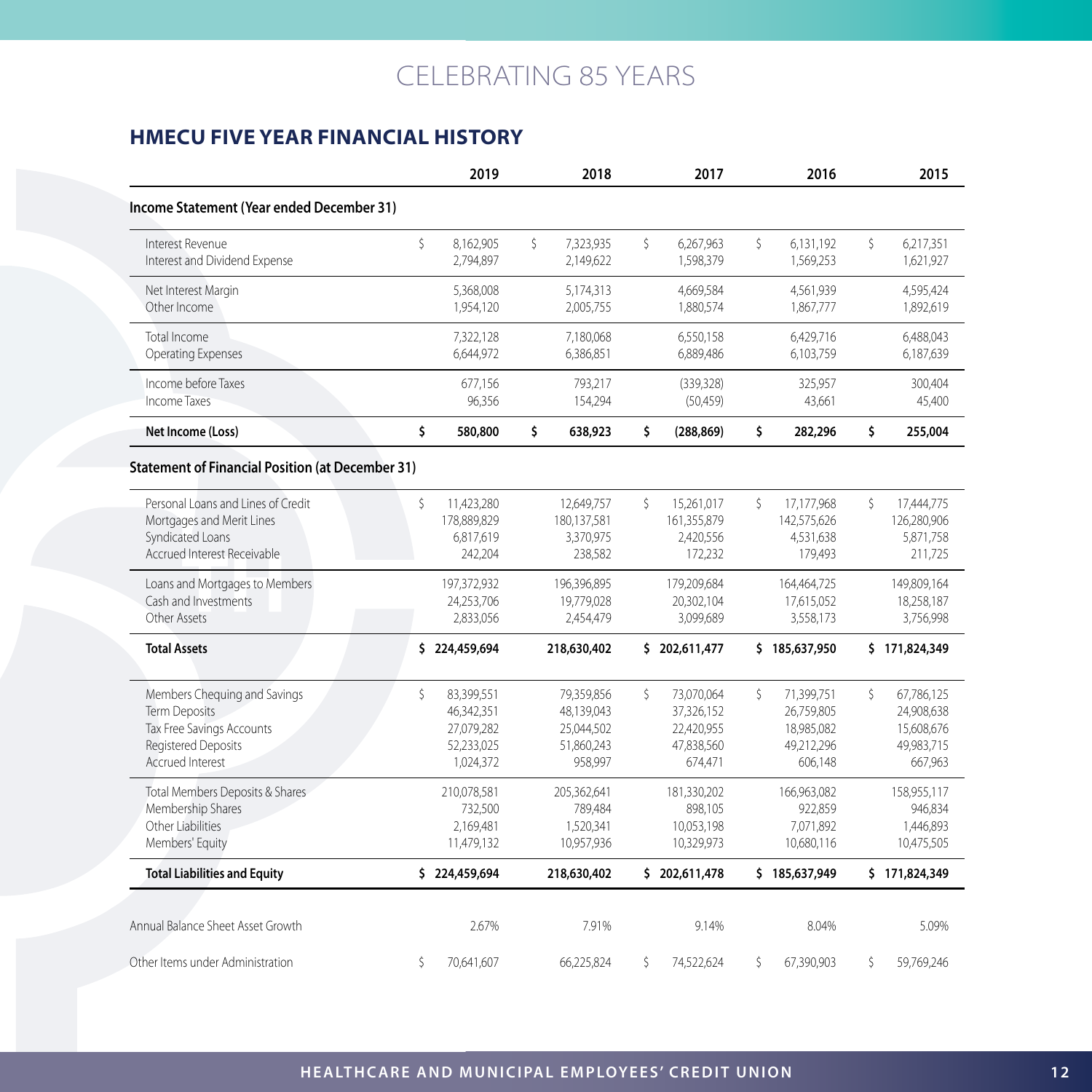## **BOARD OF DIRECTORS**

#### Term of Office expires at the Annual Meeting in the year indicated

## **STAFF** (at time of printing)

| Yolanda Battiston | Nora Gefucia       |
|-------------------|--------------------|
| Margaret Bayr     | Daniella Giannini  |
| Kate Blenkarn     | Jodi Guagliano     |
| Debbie Bolt       | Jodi Kielb         |
| Tracy Cain        | Kitti Kiss         |
| Rose Mary Coccaro | Leslie Lawson      |
| Daniela Conz      | Cassandra Lefterys |
| Nancy Cooper      | Jacob Lethbridge   |
| Gale DeWitt       | Kim Livingstone    |
| Joanne Engleby    | Tina Manojlovic    |
| Lew Figol         | Crystal Marion     |
| Melissa Fraser    | Diana McDermid     |
| Rita Fredson      | Sylvia McKinnon    |

| Maryann Miskic    |
|-------------------|
| Jason Moran       |
| Jeremy Palladino  |
| Gisele Pinard     |
| Heather Pye       |
| Satnam Rakkar     |
| Janice Rempel     |
| Robert Rocklyn    |
| Laura Sabatino    |
| Ruth Salmeron     |
| Shereen Shawihat  |
| Christina Shields |
| Kelly Smith       |

Will Stennett Lynn Stewart Jennifer Swing Brenda Theriault Tonia Tirabassi Greg Weber Greg Welsh Michael Wilson

# **Thank you for celebrating our 85th AGM with us!**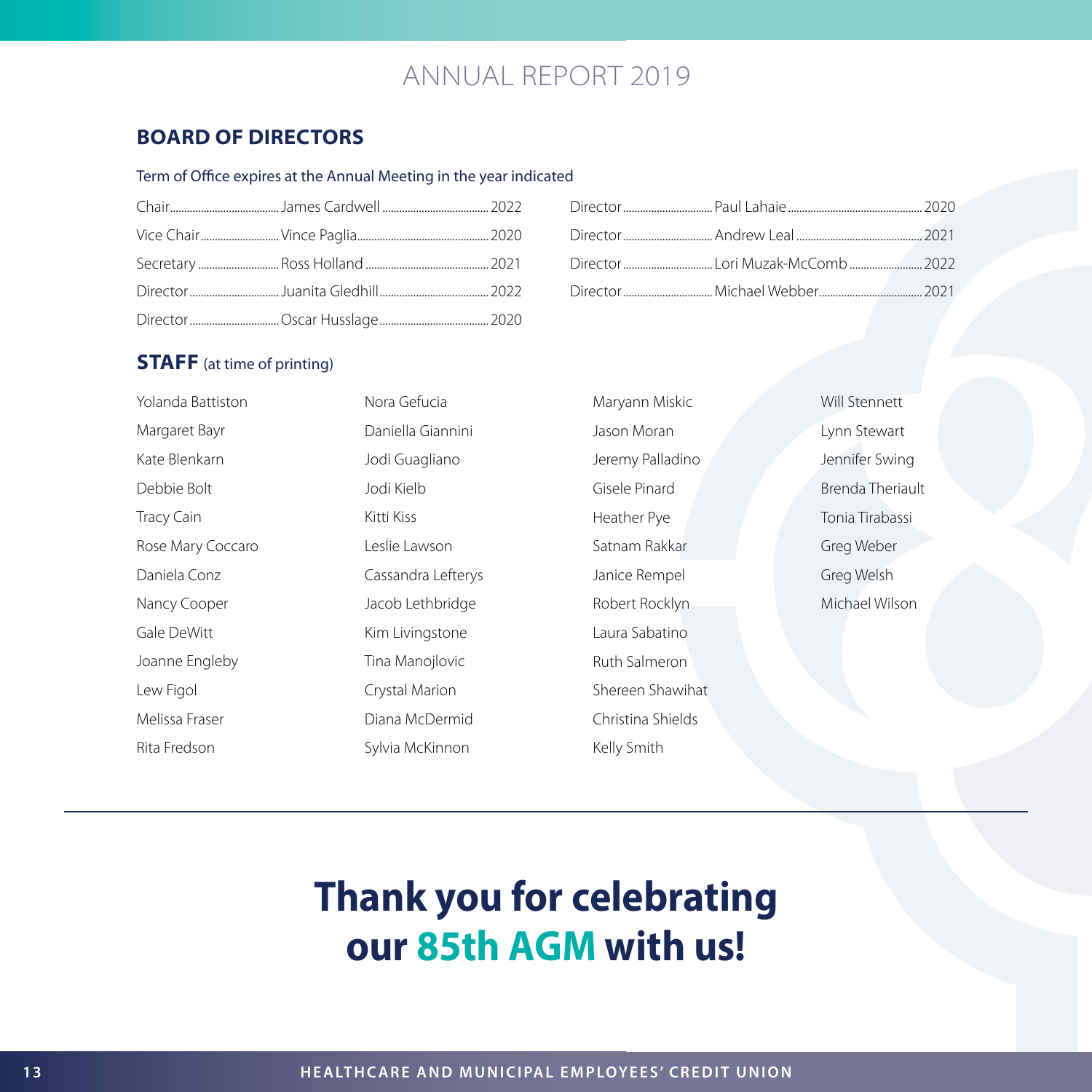## **2019 COMMUNITY SUPPORT**

During 2019 HMECU was an advocate in providing sponsorships, donations & gifts of over **\$51,800** to a variety of worthy causes throughout the Hamilton, Burlington and Brantford communities. We will continue to be philanthropic to our many employer groups, associations and members in the years to come. Below is a listing of some of the organizations we were proud to support.

Brant Community Healthcare System Foundation Brantford Police Association Bullying Canada Canadian Critical Incident Stress Foundation City of Burlington City of Hamilton Crime Stoppers of Hamilton EMS Toy Drive Food 4 Kids Hamilton Health Sciences Hamilton Health Sciences Foundation Hamilton Out of the Cold Hamilton Police Association Hamilton Police Retirees Association Hamilton Professional Firefighters McMaster Children's Hospital Foundation Neighbour to Neighbour Centre St. Joseph's Healthcare Foundation